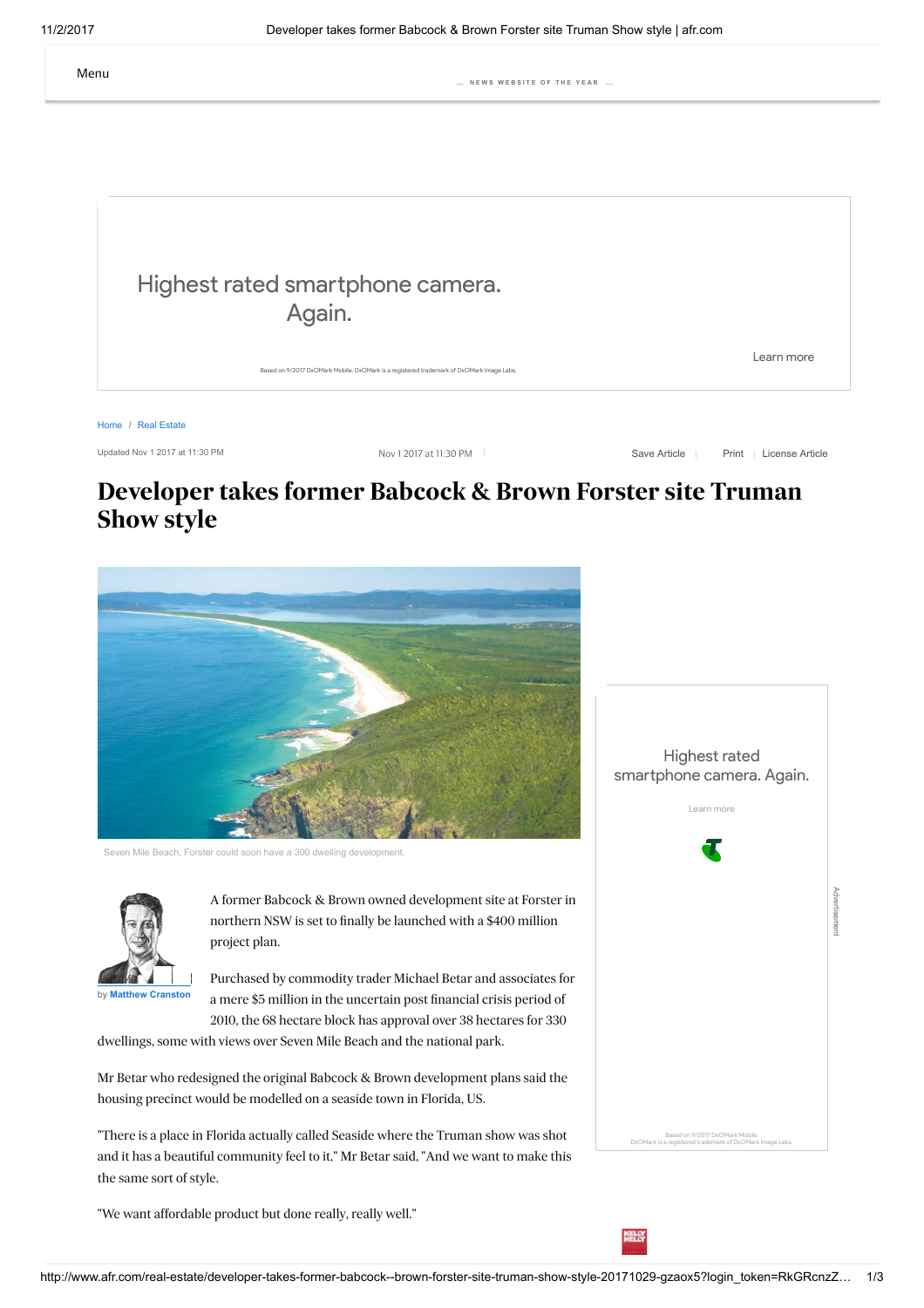The 330 dwellings will be made up of 200 houses and 130 apartments.

ensure the approval time of six years did not run out.

The Forster market has strengthened this year and Mr Betar expects to release pricing on the dwellings before Christmas.

The local market has seen some strong results including the sale of a beachside penthouse for \$1.7 million.

The Great Lakes area in which Forster sits had 6.5 per cent growth in dwelling prices in 2016 and and 17.1 per cent in the three previous years, giving some confidence that land values would hold up in the area as the housing market reaches record levels.

The area also has a high proportion of residents aged over 50 - about 56 per cent which is high on a national basis and could work in favour for Mr Betar, who has considered retirment living as part of the new community.



[Level 2/971 Burke Road CAMBERW…](https://www.commercialrealestate.com.au/property/level-2-971-burke-road-camberwell-vic-3124-11301003) Offices 600 - 850m²



[19 William Street RICHMOND VIC](https://www.commercialrealestate.com.au/property/19-william-street-richmond-vic-3121-11721563) Offices  $1.214$ m<sup>2</sup>

## Recommended



New Zealand bans [foreign home buyers](http://click.plista.com/redirect.php?friendid=0&frienddomainid=242684&widgetid=41361&itemid=421216811&campaignid=0&position=1&redirect=1&bv=_0_VVJrjh4xCLtOR0IR5p2erYevmW9X7WZ-hARjPCYigosbaMGEQhGC0ryOFEuEjYlYzaSIPsjMsGBs4lwQ5AB6WaWlbhJXzXggb-rNMQxjy3FmBJISBhvcKl4HmYPQdpaywXHCZv7oWTXdo-fgwA5UTzLk-Ree3ziuOpa6SFw2wQvED6A9v-2bCIu8keXpC7Vj7IYv5MNg-LeZL83pe1K_c8a4LkXwYqn_ZSiZPqm6rHuhFfVxb7ok4EV_esZzzVtHbqZps6ySZrNsKx9jHrwUwGfzPhlVBEdEIzkcgXXmesYReWdQbTIXbmyF6elrK8I7-qW6NhV7lR71sn9GPaWfPa-8c-IYljMYMlVIsl7N7KaraSucwnZbxi3fpf_P182771cTostUQ2cDMoAqKv02LuUMidkLFTlq-PFOTNF8TQYY5_tK-7wQfVT2-3hK_QNi6xXysFnnRf4F) after price surge



How the Rich Invest: [profits keep rising for](http://click.plista.com/redirect.php?friendid=0&frienddomainid=242684&widgetid=41361&itemid=421216410&campaignid=0&position=3&redirect=1&bv=_0_VVJrjh4xCLtOR0IR5p09Ww9fM9-u1M38CAnGeExEBBc30IIJhSIEpXkdKZYIGxOxmkkRfZCZYcHYxLkgyAH0skpL3SSumvFA3tSbYxjGluPMCCQlDDa4VbwOMgeh7Sxlg-OEzfzVs2q6R8_BgR2onmTI8x88XziuOpa6SFw2wQvEL6A9X_ZDhEXeyPL0hdoxdsM38rGTWpeNeLHlqT8ZyqIXqi7rUGhFfRyaLgl40YOe8VyD9q9vpmmzrJKGsmwrH2MevBTAZ_M-GVUER0QjOQCBdeb6wjF4Z0wimQs3tsL09LUV4R39Ul2bir1Kj3rZP-Oc0s-eV95Z0OrlDIZMFZKsVzO76VzaCqew3ZZxy3fp_zN08-773YToMtXQ2YAMoIpKv41LOUNi9kJFjhp-vQVTNF-MAcYZvtI-r0Aflf0-nlL_gNh6hTxs1nmR_wA) Canberra...



Amazon will face big [challenges in Australia](http://click.plista.com/redirect.php?friendid=0&frienddomainid=242684&widgetid=41361&itemid=421248128&campaignid=0&position=5&redirect=1&bv=_0_VVJrjh4xCLtOR0IR5p2erYevmW9X7WZ-hARjPCYigosbaMGEQhGC0ryOFEuEjYlYzaSIPsjMsGBs4lwQ5AB6WaWlbhJXzXggb-rNMQxjy3FmBJISBhvcKl4HmYPQdpaywXHCZv7oWTXdo-fgwA5UTzLk-Ree3ziuOpa6SFw2wQvED6A9v-2bCIu8keXpC7Vj7IYv5MNg-LeZL83pe1K_c8a4LkXwYqn_ZSiZPqm6rHuhFfVxb7ok4EV_esZzzVtHbqZps6ySZrNsKx9jHrwUwGfzPhlVBEdEIzkcgXXmesYReWdQbTIXbmyF6elrK8I7-qW6NhV7lR71sn9GPaWfPa-8c-IYljMYMlVIsl7N7KaraSucwnZbxi3fpf_P182771cTostUQ2cDMoAqKv02LuUMidkLFTlq-PFOTNF8TQYY5_tK-7wQfVT2-3hK_QNi6xXysFnnRf4F)



Is the End of Israeli Democracy Nigh? [Israelis Debate Its...](http://click.plista.com/redirect.php?friendid=0&frienddomainid=242684&widgetid=41361&itemid=421244184&campaignid=0&position=7&redirect=1&bv=_0_VVJtbugwCLvOq4QqzHd2th1-pt20t_RHSTDGMRERHJxACyYUihCU5nGkWCJsTMRqJkX0QmaGBWMT54IgB9DDKi11kzhqxg15U0-OYRhbjjMjkJQw2OBU8TjIHIS2s5QNbids5lPvVdM9et-4YTdU72TI_T9cH7hddSx1kThsggeIP0C7PuyHCJ_MDS-U-SDvPnfqN_AyxnXYhwdb_ZuhKlqh6rIGhVbUa9B0ScCLFvSM5_qzlz6Zps2ySvrJsq28jHnwUACfzftkVBEcEY2k_wLrzLWFU_DOoNpkLtzYCtPTx1aEd_RDdWwq9ig96mF_pzml7z-PPKOg08sZDJkqJFmPZnbTuLQVTmH7W8Yt36X_j9DNu893E6LLVENnAzKAKir9NA7lDInZCxU5avjzFEzRfDAGGEf4SHsfgV4q-72eUv-A2HqEXGzWeZBf)



To fix the holiday rental [problem next door, start](http://click.plista.com/redirect.php?friendid=0&frienddomainid=242684&widgetid=41361&itemid=421216998&campaignid=0&position=9&redirect=1&bv=_0_VVJrjh4xCLtOR0IR5p2erYevmW9X7WZ-hARjPCYigosbaMGEQhGC0ryOFEuEjYlYzaSIPsjMsGBs4lwQ5AB6WaWlbhJXzXggb-rNMQxjy3FmBJISBhvcKl4HmYPQdpaywXHCZv7oWTXdo-fgwA5UTzLk-Ree3ziuOpa6SFw2wQvED6A9v-2bCIu8keXpC7Vj7IYv5MNg-LeZL83pe1K_c8a4LkXwYqn_ZSiZPqm6rHuhFfVxb7ok4EV_esZzzVtHbqZps6ySZrNsKx9jHrwUwGfzPhlVBEdEIzkcgXXmesYReWdQbTIXbmyF6elrK8I7-qW6NhV7lR71sn9GPaWfPa-8c-IYljMYMlVIsl7N7KaraSucwnZbxi3fpf_P182771cTostUQ2cDMoAqKv02LuUMidkLFTlq-PFOTNF8TQYY5_tK-7wQfVT2-3hK_QNi6xXysFnnRf4F) .<br>using an...





Tourism New Zealand [Ultimate South Island](http://click.plista.com/pets/?friendid=0&frienddomainid=242684&widgetid=41361&itemid=407320417&campaignid=262134&bucketid=0&rh=9c9ae20a1cd352e2bc64fcd5e28ca140&lh=59fa656470dc49.05805920&bv=_0_XVMLrqQwDLvOIlVVnH_nbHv4dSlPw1tAtMSJ60k8YwwsLEcNtAsEPpASyxBDA66tY2h2xxhyISJcnXsdxgsD0YAsVkmK6fAlyjdpQ1a0ooXJ0UZgYMRwhTZWJsNO4p1axkryT4RbYv2V6a3pNqfwjvuNOf9cmFhL0Pzgdi6ZllyFGC6dIILKeYfii12fn8Iit0ryiUNu9pvdSuwhIPRlIHlbxdIH8ze7Hr36Eo6pxIXMmfIk2vWxk-DMfIlV_z_Vrw9j1RUQ5ho6Vp2jPe7fLkexqhb0R9UX2XqV9H0QfBG72eBPl14IZ8C5i9jYbnBJz-OGrhwOjoaz6rbYZtgjXhEqxbIMmodlu_JS4mBwANYbtw7PZLK7F4JmG9CK2Cag5dhWp6Ag5qY8imPqWrpFWHndVEubDWYozPNmP9btlLPG2mQ7rJvTuSWUCLIuiahiv0O3cArby2bc5fuSt2FNrWo9hzCbdhGX3hsygCoybBUW5TSJeRbSo0Xxy_gqKP47FFCTI-1YXi4Z-z49pf4Gc_MWcvEw-gzxDw&tend=1509610980&crc=74d8c11e3a4e9965f4003011e9d2153b) holidays on sale now from \$1049\*pp.

[2017 Model Year Runout](http://click.plista.com/pets/?friendid=0&frienddomainid=242684&widgetid=41361&itemid=414418559&campaignid=262597&bucketid=0&rh=9c9ae20a1cd352e2bc64fcd5e28ca140&lh=59fa6564729875.21353431&bv=_0_XVMLrtswDLvOAhiBqL97th1-VJK3dEuKxjUpipHZtRY2tqMW2gUCX0iJbYilAdfWtTS7Yy05EBGuzrUu44WFaEA2qyTFdPkW1ZWUDdnRihaSo43AworlCm3sJEWdwk5qGSupfyLcEvs3V3sLGucJ3lvO5EPO8xcObhBA5XltxV_o0NNb0-3kzwHmGwN88OgVlVWSn7hJZi9rSFZijzChL2W0VWx9IH-hz9NVKf3THqcSF-pmykO042M3wef13ldQ_5_qx4d71RUQcg0du-7OHtdA5ParqgX9MfUiY1cp3zeCF7FLDf7M7gvh_HnmIrYmCS7peSehK5eDx8Jz6raYIMzx7giVYlkGg8OyqTyUOLi5AOvBrcMzSXb3QjBoC1oREwDGjVN1GgpibspWPKSurWPCyuuS2tocMLfCPC_1O7adcj9jj9hs62g6l4QSQdUtEVWcd-gYp7F5jOKUzyXfYTW1qv00IZthEZeeBRVAFxm2C5t2msLshfRoUfwTehUU_xkKqMlt7Y67HLLmvmdK_w1y8zJysBljhvgD&tend=1509610980&crc=378a12dbcb65cd4d73ea8fb7250ce16f) now on

Promoted Hamilton Island [Hamilton Island Escape](http://click.plista.com/pets/?friendid=0&frienddomainid=242684&widgetid=41361&itemid=420230274&campaignid=264087&bucketid=0&rh=9c9ae20a1cd352e2bc64fcd5e28ca140&lh=59fa656474b526.70151115&bv=_0_VVMNzqswDLvOh1RVcf67s73DP5cybYOJdonjmsSMMbCwHDXQLhD4QEosQwwNuLaOodkdY8iFiHB17nUYLwxEA7JYJSmmw5eojiZtyIpWtBAcbUwMjBiu0MbKZNhJ7ISWsZL8E-GWWP-4W0vQmBO8l0x1rjLnHy5Mb023yf8y434S-HfpBEtQOW9sfIquFx7G2txtFUsPyvwLhqmS_MXhNvshX1ZiDzlTX-x6JCnJ39pIlRPC6kx5gHa97AB8y_iI3VS_UL9ejFVXQIg1dKw6R3vcTXkLVi3o-2U-Gepl9yv7ZPDJ2M0Gf7r0leEMOHcRG9sNLul53NCVw8HRcFbdFtsMe8QrQqVYlkHzsGxXXso8GByA9c5bh2cS7O6FoNkGtCK2CWg5TsMpKJhzUx7FMXUt3SKsvG6qpc0GMxTmebMf63bKWWNtsh3WzencMpUIsi6JqGK_Q7dwCtvLZtzl-5Jvw5pa1XoOIZqWEJfeGzKAKjJsFRblNIl5FtKjRfFjfBUUvw4F1ORIO5aXS8a-T0-pv0Fs3kIuHkZ7Iv4D&tend=1509610980&crc=9fe3a3a0d374d876bebe780a82605187) Sale from \$699pp\*. Hurry, sale ends...

It?

[BlackRock's Lee takes LOGOS CEO;](http://www.afr.com/real-estate/blackrocks-lee-takes-logos-ceo-role-keen-for-china-expansion-20171101-gzcf52)

Related Articles

likes China

[Billionaire Choi going again with](http://www.afr.com/real-estate/billionaire-francis-choi-going-again-with-220m-blackstone-deal-20171031-gzcawu) \$220m Blackstone deal

[Quay Quarter \\$1 billion deal to set new](http://www.afr.com/real-estate/quay-quarter-1-billion-deal-to-set-new-benchmark-20171031-gzc4q4) benchmark

[Better than benchmark: ISPT property](http://www.afr.com/real-estate/better-than-benchmark-ispt-property-fund-books-135pc-20171031-gzbmuq) fund books 13.5pc

[Ascot Capital executes \\$25m counter](http://www.afr.com/real-estate/ascot-capital-executes-25-million-countercyclical-acquisition-20171025-gz7wsf)cyclical purchase

### [Latest Stories](http://www.afr.com/latest)



CSIRO bid to keep ['spooky action' going](http://www.afr.com/leadership/entrepreneur/csiros-main-sequence-ventures-backs-qctrl-a-quantum-computing-firmware-startup-20171031-gzc0to)

[Nickel at a 'natural](http://www.afr.com/markets/australias-nickel-industry-is-at-a-natural-turning-point-20171101-gzd3xf) turning point' 2 mins ago

Ord Minnett handles [Pacific Current trade](http://www.afr.com/street-talk/ord-minnett-handles-pacific-current-trade-20171101-gzd5ok) 10 mins ago

[More](http://www.afr.com/latest)

American Express [Airport Lounges with](http://click.plista.com/pets/?friendid=0&frienddomainid=242684&widgetid=41361&itemid=414785489&campaignid=263050&bucketid=0&rh=9c9ae20a1cd352e2bc64fcd5e28ca140&lh=59fa65646e3a10.44476571&bv=_0_XVMLbuswDLvOC2AYov7u2Xb40XG2di8pGlekaFZmxhhYWI4aaBcIfCAlliGGBlxbx9DsjjHkQkS4Otc6jBcGogFZ7JIU0-FLVIkSkBWtaCE52ggMjBiu0MbKZNkp7KSWsZP6E-GWWF8yvTXd5hTecX9jzn8XJtYSNH9wOZfM5EMI4dIJAqicdyl-oev101ZUxrISe0hmbxZJbRVLH8jfkE6V5CeOIXb9Onrp8aofpjGVrUJGpjwadr3sEHybeDtV_5_q14u16goIuYaOVceUx_2_H7-qWtAfv2-Ek-DkK_sgeCN2q8GfEX0gnD_PXMTGToJLep4kdOVw8Fh4Tt0WOwj7eFeESrEtg8Fh2-68lDhYHID1xq3DM0l290IwaANaETsAjBsH7jQUxNyUW_GQupZuE1Zet9TS5oBZCvO81U9sO-U8Y22xXdat6VwSSgRVl0RUcd6h2ziN7cdW3O37ks-wmlrVejYhm8cuLr0XVABdZNgqLNppCnMvpEeL4k_oVVB8MxRQk2PtxF0uGfs-M6X_Brl5G7m4GROI-AY&tend=1509610980&crc=6b88f16491bd50fffc45f5586df616a1) the Amex Platinum...

Promoted **IG** 

Access over 1,000

Range Rover

What Is Short Selling [And Why Do People Use](http://click.plista.com/pets/?friendid=0&frienddomainid=242684&widgetid=41361&itemid=418283399&campaignid=263987&bucketid=0&rh=9c9ae20a1cd352e2bc64fcd5e28ca140&lh=59fa656478be30.34047668&bv=_0_XVOLjuNACPudi4RGmPf02-7jz5N0t7uXVg0Zg3HBERFs7EALJhSKEJTmdqRYImxMxGomRfRCZoYFYxPnBUEOoJtVWuomsdWMD-RN3TmGYWw5TkQgKWGwwa7icZA5mNrOUjZYyPDC_ssIJO5aC0tXrtI7WH8uLOytRA-Ua-sHw2Urxip88fmUnV-cqtdXWZPbtPjNJ8n9k8Wk8c5th9uWx4--RgJv9bckln2w17uvkfxLAAlqQZlT34l-vfxJiN9_0eL_1LhePOvphDLXMbn7aR3J2_c0zKxh9lb1QaiX0--aB8EH8ZsN8Z7tD4Q74OJVXY4dQivqscN0SYCr4a5mPI8bzop3pmmzrJLuYdmpvIw4eCiAz8F9MqqYHBGNpNsE1pnHBPQcRx4UlMTCja24pultR4R39E21bThgHqVH3eyPd6f0ueeW23j01eEMhoQKSdatmd2cd9oRTmHndhhP-bn0p2HdvHu_mzCbdtHQOQEZQBWVvhubcobE7IWKHDX8Mr4pmq-HAeb6SHssr5fK-Twzpf4Bc-sWcrEZPYj8Bw&tend=1509610980&crc=265cc92be795b0e18b4f763bc51b96ca)

 $\rho$  [powered by plista](http://www.plista.com/au)